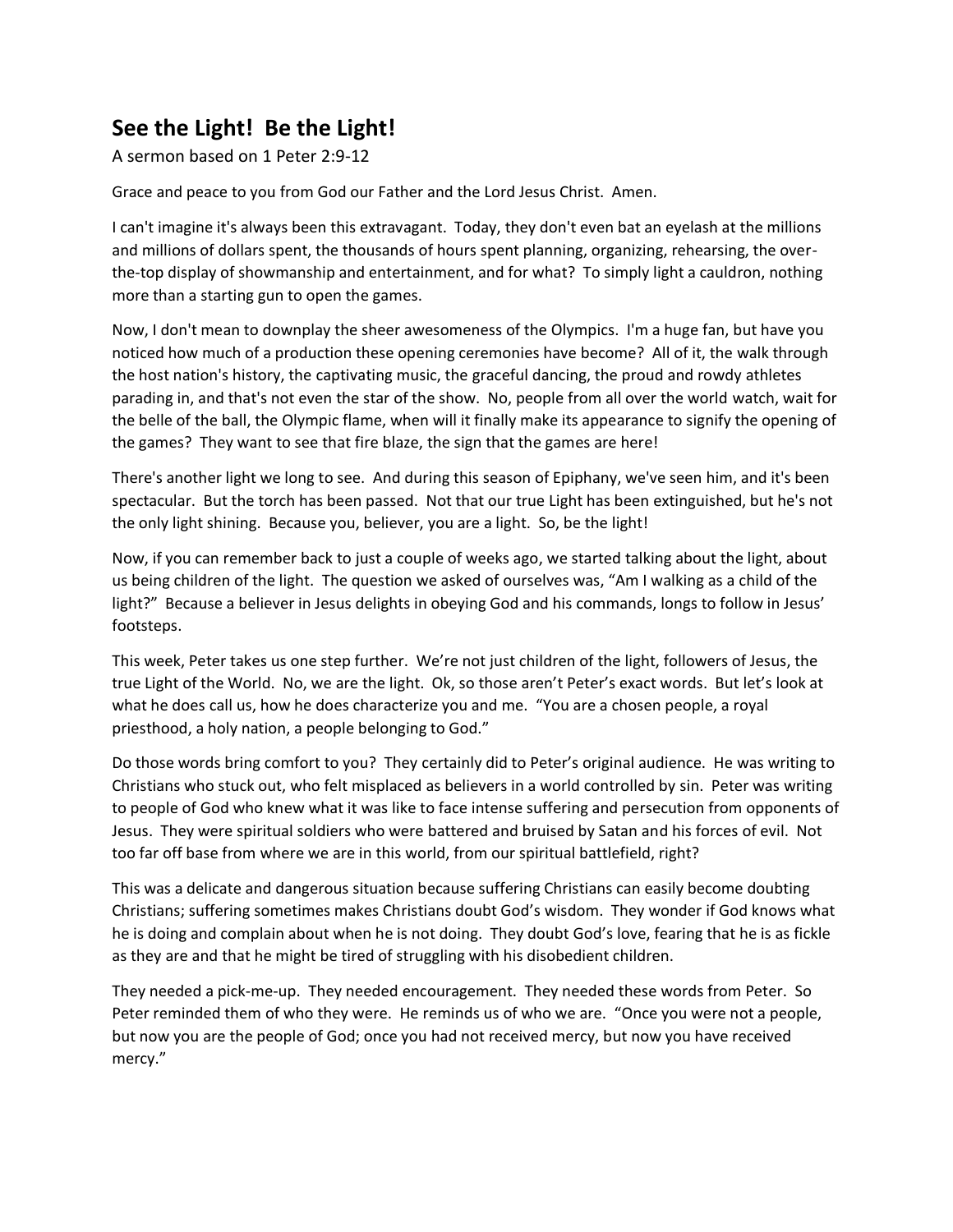At one time, they, we, every one of us were no different from the rest of the world. Had a failed relationship with God, separated from him by sin, without his mercy and compassion and love, living in Satan's camp, deserving of wrath not mercy, on the path to hell.

Then came Jesus, the Light of the World. He woke us up by shining his grace and his mercy on us, living that perfect life that we weren't able to, dying on the cross, defeating the darkness of sin, rising from the dead. And then he shined his grace in us, enlightening us, bringing every one of us to the light, to faith in him by the work of the Holy Spirit, making us the people of God. Pure, sweet gospel are these words from Peter.

So, then, to every struggling believer, in the midst of this struggle, this suffering, this persecution, Peter says, "Remember who you are." You are a chosen people. From eternity, ever before the creation of the world, God elected you to be his. He wanted you, just look at how he went out of his way to seek you out.

You are a royal priesthood. From being a nothing now to this! You're royalty because you have a crown of everlasting life awaiting you in God's heavenly kingdom. But you're also a priest. Once separated from God, but now you have full and free access to him. And as God's priest, you've been commissioned to a lifelong spiritual ministry of love and service.

You are a holy nation. Though once shackled to Satan, you are now attached to Christ. Jesus' holiness, his perfection, his righteousness is yours. And you are a people belonging to God. There is an enormous satisfaction in realizing you have a place, a spiritual home. We are God's possession not as slaves, as things that are owned, but as children for whom he accepts a huge and unending obligation. He's put his mark on you at your baptism, and every Sunday, you're reminded of that. Whenever I make the sign of the cross, it's to remind you of who you are. You're his!

So again, do those words bring comfort to you? Does this gospel comfort you? You've seen the Light! He's chosen you, made you holy, made you his own, made you his priest for a life of service to him.

Now, as you look over our verses, can you see the neat progression Peter makes? He starts out with the incredible reminder of who we are…chosen, royal priests, holy, God's people…people who have been called out of the darkness of sin into the wonderful light.

But he doesn't stop there, and I'm glad he doesn't. Yeah, the gospel, the sweet, sweet, message that Jesus lived, Jesus died, Jesus rose is for every one of us, but it's like Peter's telling us, "Don't just be content to just sit in the light of God's grace and to just bask in his mercy and love. Let's get practical. You see the light. Now get out there. Be the light!"

Ok, Peter doesn't exactly call us the light…but Jesus does. Right, in Matthew, Jesus says, "You are the light of the world…Let your light shine before men, that they may see your good deeds and praise your Father in heaven." Doesn't that line right up with what Peter writes today? "Live such good lives among the pagans that, though they accuse you of doing wrong, they may see your good deeds and glorify God..." In a world covered by the pitch darkness of sin, there are little gospel lights placed all over. That's you.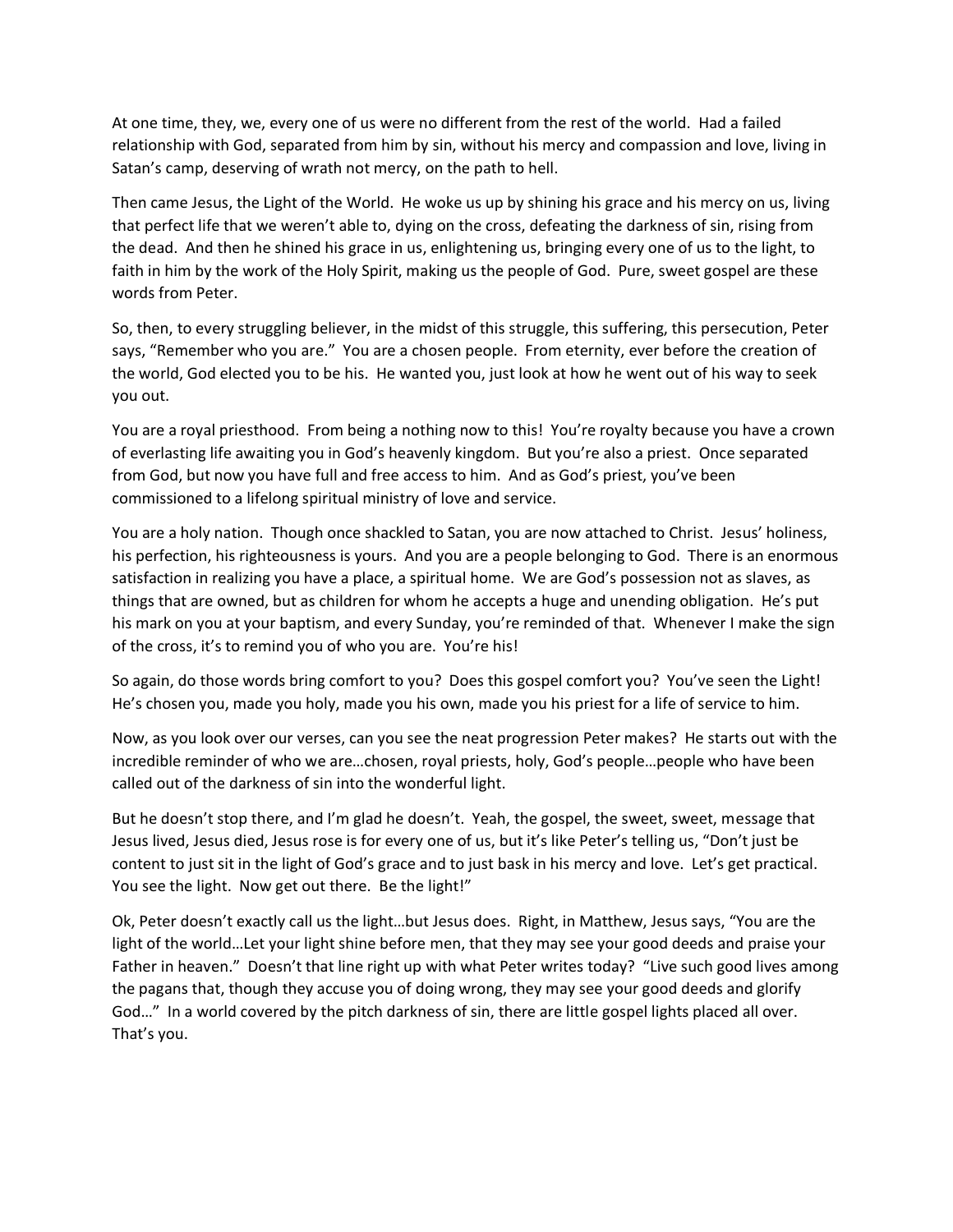The pagans see you. As a child of Christ, you stick out. Unbelievers, they are watching you. Your every word, they hear it. Your every movement, they see it. They are continually observing our lives. What they think of God is based on what they see in us. So, are our lives ones that are giving glory to God?

Are you willing to stand out and be different? Are you wearing your faith on the shoulder, or like the song, are you quick to hide your light under the bushel? Dear friends, we are aliens and strangers in the world. Because of Jesus, because of the lights he's made us to be, we're different.

But we don't always want to be. "I know what God says about honoring and respecting those in authority as his representatives, but when I'm with my friends, who don't go to church, and we get onto the topic of politics, it's no-holds bar. If I don't like what our leaders are doing, I'll tear them a new one." People see you.

"I know what God says about being slow to anger and quick to forgive and full of patience, but when that guy at work screws up on such a small task, I don't care if co-workers are present or not, I'll lay into him. I don't care if we're in public or not, if my child is misbehaving, I'll let my frustrations get the best of me and just scream at her until I'm red in the face." People see you.

"I know what God says about giving up our cares and our worries and giving them to him, but when bills pile up, I complain. When money seems to always be in short supply, I complain. When I have to work a few extra hours as a result, I complain. When I get my measly paycheck, I complain." People see you.

It's unfortunate how often we can sit here and be filled with Jesus and his love here in worship and be all about Jesus here, but as soon as we walk out those doors, the light switch goes off and we ease back into the shadows of the world rather than burst out of these doors radiating Christ in each and every situation. It's sad how sometimes we act as though we're ashamed to be who we are, to stand out as believers but rather allow our actions and our value systems to be influenced and distorted by the sinful world around us.

We are in a war; the evil desires of our sinful nature seek to take over and destroy the Christian in us. But they cannot win. We have the X-factor on our side. We have the true Light. We have Jesus, whose life, death, and resurrection, whose loving forgiveness covers over our disrespect, our anger, our worrying, our complaining. We have Jesus, who never stops shining, even when we might be covering our light up.

We have Jesus, who rekindles our flame day after day, who gives us the fuel and the drive to be the light. And we have Jesus, who works in us to live lives of thanks to him for all the love he's shown us, to live lives that are different from the world around us – as different as light is to darkness.

So, how can we do that? How can you and I be the light? How can we show Jesus? First, it starts with our praise. Peter writes about who Jesus has made us to be so "that you may declare the praises of him who called you out of darkness into his wonderful light."

That praise doesn't just happen in here. It doesn't just happen in the privacy of your home. No, how you talk to others, you can show Jesus. The child who belts out "Jesus loves me" in the grocery store, that's declaring his praises. The athlete who wins the big game, and first thing to come out of his mouth is "I want to thank God for what he's done for me," that's declaring his praises. Telling your story, how